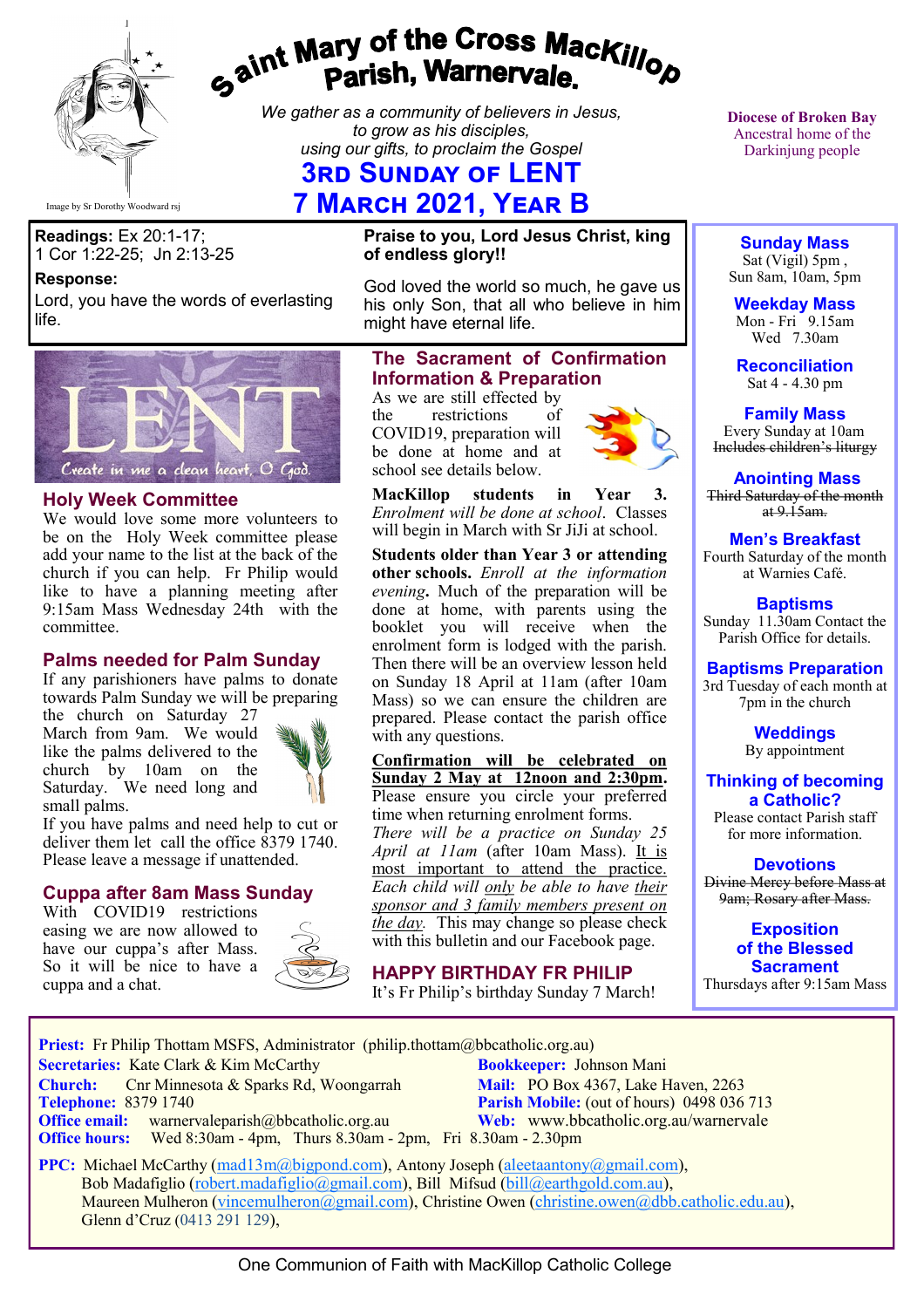#### **Lenten Program**

Every Friday in Lent, our parish joins the Diocesan Lenten Program **Jesus Christ, the Alpha and the Omega**.

We will include Stations of the Cross. The program will be held at 6:30pm – 7:30pm in the church. Everyone is welcome to make their Lent a special and holy time.



**New Broken Bay News** AVAILABLE IN THE FOYER

#### **Social Justice Why Work Matters**

Continuing our discussion from last week, the document begins by mentioning an address given in 2018 by Pope Francis in which he said that "work is indeed at the heart of the very vocation given by God to man, of prolonging his creative action and achieving…dominion over the other creatures…translating into harmony and respect.

Historically the Church, through *Rerum Novarum* of 1891, sought to establish clear rights and duties of capital and labour during the industrial revolution. In 1907 Catholic social teaching was instrumental in the *Harvester Case* which introduced the concept of a minimum wage.

The state has an obligation to work towards the provision of an economy with full employment whilst valuing people more than it values money. Our economy has to be one which is inclusive and just so that those without work can find work and those in work should be paid remuneration and conditions allowing them and their families to flourish

**Are you interested in Social Justice? You are welcome to come to our next meeting Tuesday 27 April 7:00pm in the Mackillop Catholic Church, Warnervale.** 

*Social Justice Committee Warnervale Catholic Church*  **[www.marymackillopsocialjustice.wordp](http://www.marymackillopsocialjustice.wordpress.com) ress[.com](http://www.marymackillopsocialjustice.wordpress.com)**

## **Easter Liturgy Times**

**Holy Thursday**: 7.30pm

#### **Good Friday**:

 Stations of the Cross 10:30-11:30am Seven last words of Jesus 12-1pm Passion of the Lord 3pm

**Holy Saturday**: 7.30pm

**Easter Sunday:** 8am, 10am & 5pm

Please note that there are no morning Masses on Holy Thursday or Good Friday and no 5pm Mass Holy Saturday.



#### **Reconciliation**

Our parish will celebrate the 2nd Rite of Reconciliation on Thursday 25 March at 6:30pm in the church. The first rite is available at 4pm every Saturday.

## *Laudato Si* **Conference**

Catholic Religious Australia are holding a *Laudato Si* conference via zoom. This is a wonderful opportunity for those working in the field of social justice and ecology as well as those who may have an interest in learning more.

**Details:** Monday 15 March 2021 at 9:00 AM to Wednesday 17 March 2021 4:00 PM

**Location:** On-line event – link to be provided by the event organizer

**Registration fee:** \$165 (+GST) [Click here for more information or to](https://bbcatholic.us8.list-manage.com/track/click?u=466af249e088db70ab864d088&id=6ef8285a67&e=e312df0f80)  [book](https://bbcatholic.us8.list-manage.com/track/click?u=466af249e088db70ab864d088&id=6ef8285a67&e=e312df0f80)

#### **MacKillop Luncheon**

Every 2nd Thursday of the month, starting 11th March at 12 midday, at the Doylo RSL. All welcome!

#### **Return and Earn**



*Please remember containers*  return *to be empty of liquid; not*   $\langle 000 \rangle$ *crushed or broken; and must display 10c refund/ Please place glass in the crates provided.* 

*Thank you* for your support!

#### **This Week**

**Monday 8 March**  9:15am Communion Service

**Tuesday 9 March** 9:15am Mass

**Wednesday 10 March** 7:30am Mass 9:15am Mass

**Thursday 11 March** 9:15am Mass

**Friday 12 March** 9:15am Mass 6:30pm Way of the Cross & Lenten Program

**Saturday 13 March** 4pm Reconciliation 5pm Mass

**Sunday 14 March Fourth Sunday of Lent** 8am Mass 10am Mass 5pm Mass

#### **Relight the Baptism Candle**

Has your child has been baptised since the start of Advent - (first weekend in December 2020)?

If so, Fr Philip would like to invite you to bring the child and relight their Baptism candle from the new Pascal Candle at 10am Mass on Easter Sunday.



## **Coronavirus restrictions**

The **number of people** permitted to attend a church service is **264.**

**All other restrictions continue** for hygiene and social distancing. Please **use hand sanitiser** and **keep 1.5 metres apart** when entering and leaving the church, when queuing for communion and when chatting before and after Mass.

**Masks** are not mandatory.

**Sign in sheets for Mass** are in the breezeway. Please ensure you are signing in for the Mass.

The sign in sheet for **visits to the church** are on the table at the back of the church.

**Online Mass** is available at the Cathedral from the below link: **Watch now - [Daily Mass on YouTube](https://www.youtube.com/channel/UCNenwlfI7i14XB9TsVBrLvQ/)  - [Sunday 9.30am](https://www.youtube.com/channel/UCNenwlfI7i14XB9TsVBrLvQ/) - Weekdays 7am**

Please remember our sick: Tracey Mulheron, Trisha Noble, Dallas Reichal, Margaret Bailey, Sharon King, Richard Murphy, Nancy Foster, Anne Johnson, Doreen Winning, David O'Connell, Kathy Outlaw, Finn McConnon.

Recently Deceased/Anniversary: Frank Feliciotto, Joseph Jobe, Leah & Jessica Carroll, Ruben Nunez, Dulce Gica, Joseph Tabone, Pauline & Ryan Ureta, Blino Sakr, Fr Stephen Swift, Thomas Antony, Cathryn Sharkey, Bishop Geoffrey Robinson, Fr Tim Cahill, John Goddard, Eric Gibbons, Caterina Randazzo.



Mass Intentions: Andrew Hood, Rocco, Domenic, Marco & Benjamin Pasqale, Anselmo, Paulita, Enrico, Arturo & Pio Ambait, Elma & Juan Capacite, Pantaleon, Timotea, Hermigildo & Romualda Giba, Kerry Mackey.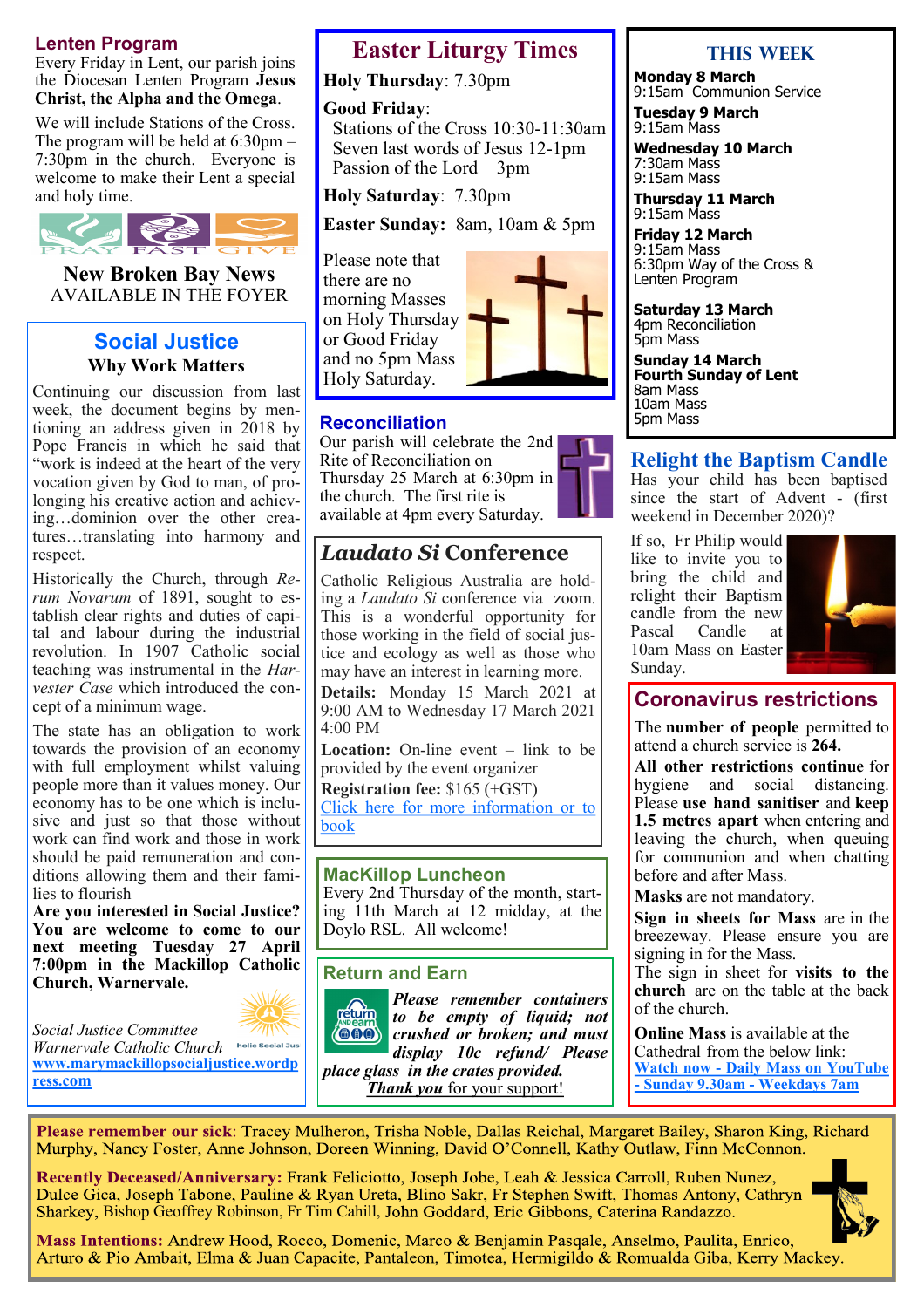# Readings at Mass

#### **First reading Exodus 20:1-17**

#### **The Law given at Sinai**

God spoke all these words. He said, 'I am the Lord your God who brought you out of the land of Egypt, out of the house of slavery.

'You shall have no gods except me.

 'You shall not make yourself a carved image or any likeness of anything in heaven or on earth beneath or in the waters under the earth; you shall not bow down to them or serve them. For I, the Lord your God, am a jealous God and I punish the father's fault in the sons, the grandsons, and the great-grandsons of those who hate me; but I show kindness to thousands of those who love me and keep my commandments.

 'You shall not utter the name of the Lord your God to misuse it, for the Lord will not leave unpunished the man who utters his name to misuse it.

 'Remember the sabbath day and keep it holy. For six days you shall labour and do all your work, but the seventh day is a sabbath for the Lord your God. You shall do no work that day, neither you nor your son nor your daughter nor your servants, men or women, nor your animals nor the stranger who lives with you. For in six days the Lord made the heavens and the earth and the sea and all that these hold, but on the seventh day he rested; that is why the Lord has blessed the sabbath day and made it sacred.

 'Honour your father and your mother so that you may have a long life in the land that the Lord your God has given to you.

'You shall not kill.

'You shall not commit adultery.

'You shall not steal.

'You shall not bear false witness against your neighbour.

 'You shall not covet your neighbour's house. You shall not covet your neighbour's wife, or his servant, man or woman, or his ox, or his donkey, or anything that is his.

The Lord of the Lord.

#### **Responsorial Psalm Psalm 18(19):8-11**

Lord, you have the words of everlasting life.

The law of the Lord is perfect, It revives the soul. The rule of the Lord is to be trusted, It gives wisdom to the simple.  $\blacksquare$  R

The precepts of the Lord are right, They gladden the heart. The command of the Lord is clear, It gives light to the eyes. R

The fear of the Lord is holy, Abiding for ever, The decrees o the Lord are truth And all of them just. R

They are more to be desired than gold, Than the purest of gold And sweeter are they than honey, Than honey from the comb.